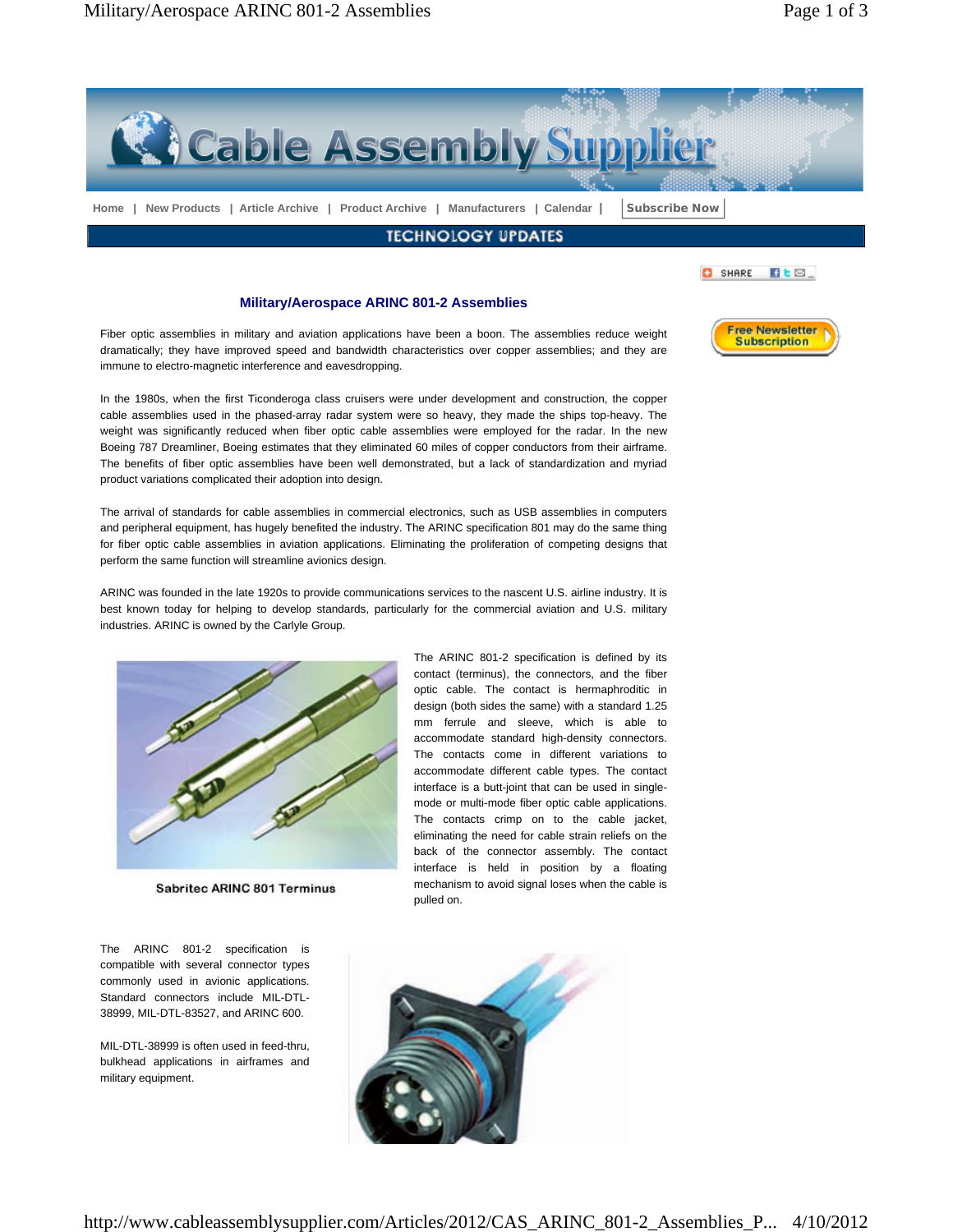

**Pictured above is the ARINC 600 Connector Shell types available from Carlisle Interconnect Technologies.**

ARINC 600 connectors are typically used in trays that hold the avionics equipment used for flight control, communications, and navigation.



## **Pictured left, MIL-DTL-83527 rack-and-panel style connectors from Amphenol.**

This extreme-environment connector series has the advantage of available backshells for environmental sealing from electro-magnetic and radio frequency interference. The backshells also allow multiple cable entry points. The series is very durable in extreme environments for shock, vibration, and humidity.

Fiber optic cable termination for the ARINC 801-2 contact is similar to terminating a standard LC connector – cut, strip, epoxy, polish, and test.

## **Bishop Comments:**

ARINC 801 is a positive step forward toward the

broader use of fiber optic assemblies in commercial airframes and military equipment. The termini perform well, they fit into standard connector insert arrangements, they are easy to terminate, and they work well in highvibration environments. Although this is not a USB equivalent, it is a good step forward in the standardization process.

> **David Pheteplace Vice President, Bishop & Associates Inc., Managing Director — Cable Assembly Division** David Pheteplace joined Bishop & Associates Inc. in 2008, and in September 2011, he became vice president. He is also the managing director of Bishop's cable assembly division, which he established in 2008. He has more than 20 years of experience in the interconnect industry, including managing divisions of Amphenol, Cinch, and Robinson Nugent. Email David Pheteplace